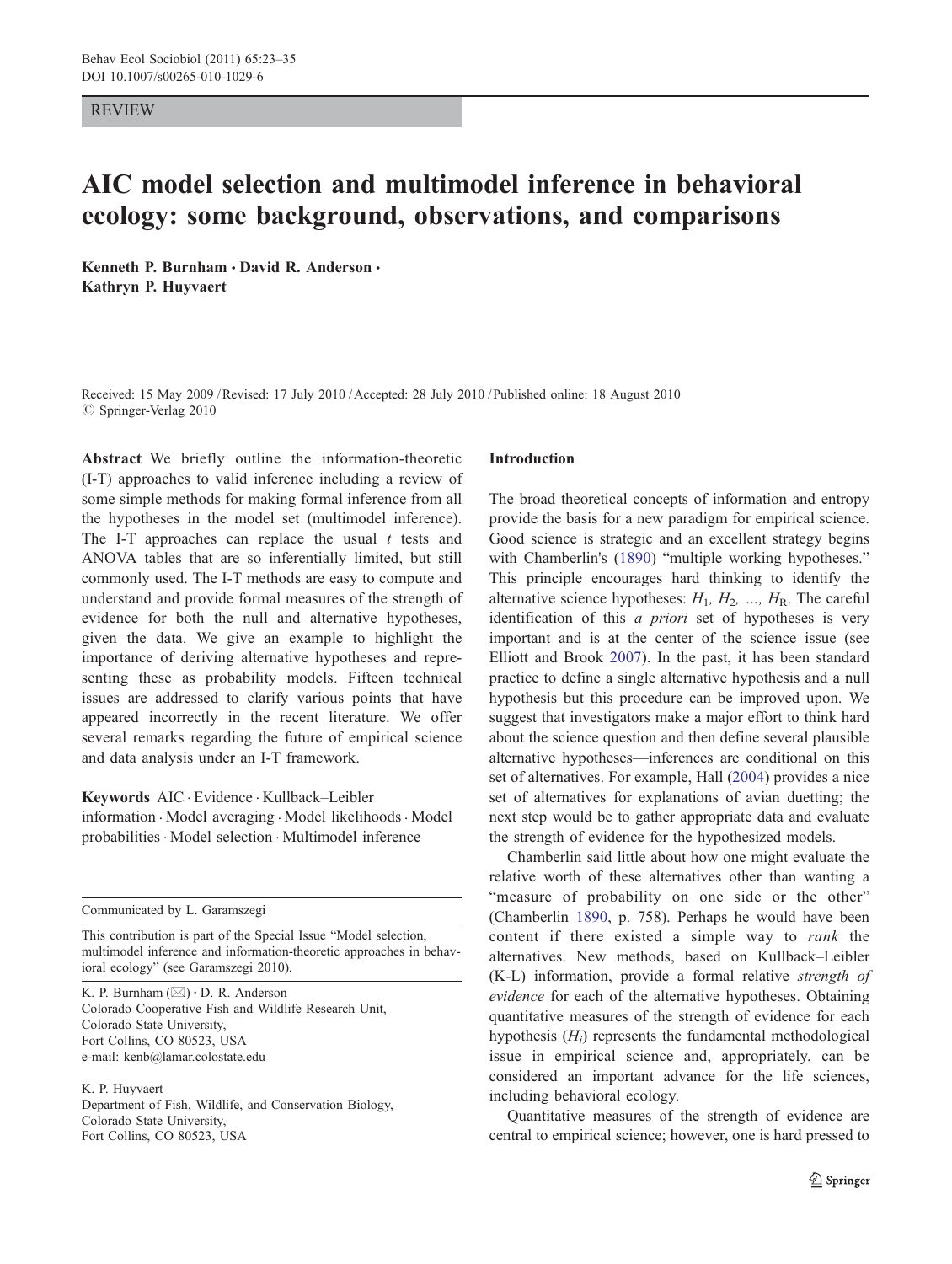find this word or the concept in books on applied or theoretical statistics. The concept of strength of evidence seems almost "new" in the life and social sciences. Traditional methods have focused on "testing" null hypotheses based on test statistics and their associated P values. From the  $P$  value comes an arbitrary judgment concerning "statistical significance" and dichotomous ruling about the rejection of, or failure to reject, the null hypothesis. For several reasons, P values do not constitute a basis for formal evidence (see Royall [1997\)](#page-12-0). The new I-T methods are not a test in any sense; rather they represent a very different methodology for empirical science. The I-T methods provide a formal, fundamentally sound, approach of developing an a priori set of hypotheses and then a quantification of the data-based evidence for, and ranking of, each hypothesis. This is followed by interpretation of the results in the face of model selection uncertainty and this is one aspect of multimodel inference.

The twentieth century brought quantification and mathematical models into the process of science. The quantification of the set of alternative hypotheses provides many important advantages. Thus, it is necessary to derive a mathematical model (g) for each of the R hypotheses:  $g_l$ ,  $g_2, ..., g_R$ . Ideally, there is a one-to-one mapping of the R hypotheses with their models. This allows one to treat each hypothesis and its model as synonymous. The quantification also brings in a large measure of rigor in the process of science.

A general theory of "information" developed rapidly during the 1940s. The concept of "information" was quantified and this provided a series of enormous breakthroughs affecting modern society (see Hobson and Cheng [1973,](#page-11-0) Guiasu [1977](#page-11-0), Soofi [1994,](#page-12-0) Jessop [1995](#page-12-0), and Cover and Thomas [2006](#page-11-0) for background). Kullback and Leibler [\(1951](#page-12-0)) worked in the war effort to develop ways to break codes and their results are most relevant to this review. At the same time, Shannon [\(1948](#page-12-0)) was developing a mathematical theory of communication. Today society is still benefiting from this broad theory (e.g., cell phone and GPS technology). Information theory was linked to statistical theory in the early 1970s by Hirotugu Akaike in a series of groundbreaking papers (e.g., Akaike [1973,](#page-11-0) [1974,](#page-11-0) [1977,](#page-11-0) [1981a](#page-11-0), [b](#page-11-0), [1983a](#page-11-0), [b\)](#page-11-0).

Developments from information and statistical theory allow a quantification of the strength of evidence for each of the alternative hypotheses in the set. These results have lead to several powerful new approaches to empirical science. Our objectives in this paper are to briefly review the fundamentals of the "information-theoretic" or "I-T" approaches and to show how these easily extend to making formal inferences from all the models in the set (i.e., multimodel inference). This is followed by an ecological example and clarification of 15 technical issues that have

arisen in the literature. We then offer some contrasts between the traditional null hypothesis testing approach and the array of I-T approaches. We conclude with some predictions about the future of empirical science under an I-T framework.

This paper is meant to be an overview of the central aspects of the I-T approaches. However, we do not provide much of the underlying theory or discuss many of the finer points as these issues are given in detail by Burnham and Anderson ([2002\)](#page-11-0) and explained in the brief tutorial book by Anderson ([2008\)](#page-11-0). We must assume that the reader has some knowledge of and, perhaps, experience with the I-T approaches and a reasonable background in statistical concepts (e.g., least squares "regression," expected values, measures of precision, goodness-of-fit assessment). Without this background, not all points can be easily understood; this is not meant to be a first introduction to this subject (such as Anderson [2008](#page-11-0) is), but is intended to provide a brief overview and references for additional study (see papers by Garamszegi [2010](#page-11-0), and Symonds and Moussalli [2010](#page-12-0), for introductory material).

#### Fundamentals

The new class of approaches is called "informationtheoretic" because it is based on K-L information (Burnham and Anderson [1992](#page-11-0), [2001,](#page-11-0) [2002,](#page-11-0) [2004\)](#page-11-0). We give an overview of the main issues in the material to follow. K-L information as applied here represents the information lost when model  $g_i$  is used to approximate full reality (*f*). Another view of this is the *distance* between model  $g_i$  and full reality. In either case, it seems compelling that one would want to select the model in the set of R models that minimizes K-L information loss. That is, we want the model from within the model set that loses the least information about full reality, hence, the model that is closest to full reality in the current model set (Fig. [1\)](#page-2-0). Formally, K-L information can be expressed as a difference between two statistical expectations (Burnham and Anderson [2002](#page-11-0), p. 58 and Anderson [2008,](#page-11-0) p. 52–7). The first such expectation cannot be computed or estimated but is constant across models and can be removed. The relevant term is the second expectation,  $E[log(g(x|\theta))],$ where E is the expectation operator, log is the natural logarithm, x represents the response variable to be predicted by the model (x represents hypothetical data), and  $\theta$  represents a vector of unknown parameters. This second term also cannot be computed or estimated.

However, in a famous paper published in [1973,](#page-11-0) Akaike found that if a second expectation was taken over an estimated  $\theta$  then that quantity could be estimated and this result provided the link between K-L information and the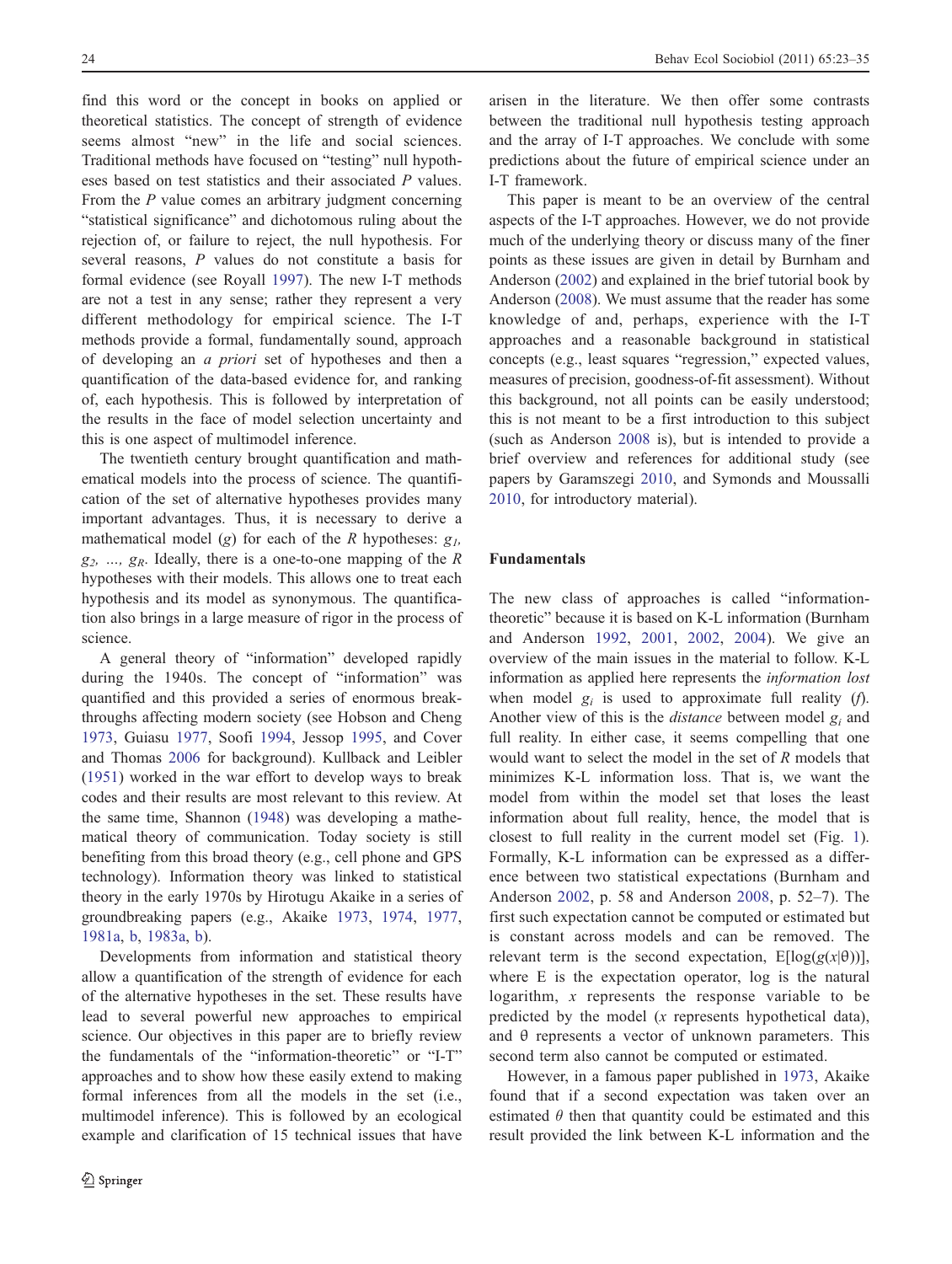<span id="page-2-0"></span>

Fig. 1 Kullback–Leibler information is shown (at left) as the distances  $(d_i)$  between full reality  $(f)$  and the various models  $(g_i)$ . The  $\Delta$  values (right) provide the estimated distance of the various models to the best model (in this case, model  $g_2$ ). These values are on the scale of information irrespective of the scale of measurement or type of data. The  $\Delta$  values are simple to compute, allow a quick ranking of the models, and are the key to multimodel inference

maximized log-likelihood (a fundamental quantity in mathematical statistics, written as  $log(\mathcal{L})$ ). The concept of likelihood is fundamental to statistical theory (see Edwards, [1992,](#page-11-0) Azzalini [1996](#page-11-0), Severini [2000,](#page-12-0) and Pawitan [2001](#page-12-0)). Akaike's key finding focused on the double expectation,

# $E\Big\{E\Big[log\Big(g\Big(x\Big|\widehat{\theta}(y)\Big)\Big)\Big]\Big\}$

where y represents data and  $\hat{\theta} = \hat{\theta}(y)$  is the vector of parameter estimates based on these data. Akaika found that parameter estimates based on these data. Akaike found that for large sample sizes  $(n)$  this double expectation can be estimated very simply as  $log(\mathcal{L}) - K$ , where K is a correction for asymptotic bias and is merely the total correction for asymptotic bias and is merely the total number of estimable parameters in the model. That is,

$$
E\Big\{E\Big[\log\Big(g\Big(x|\widehat{\theta}(y)\Big)\Big)\Big]\Big\} = \log(\mathcal{L}) - K.
$$

Akaike multiplied both terms by −2 to get his  $AIC = -2\log(\mathcal{L}) + 2K$ . The term  $-2\log(\mathcal{L})$  is well known<br>among statisticians as the "deviance". Akaike no doubt among statisticians as the "deviance;" Akaike no doubt thought of AIC as simply "deviance plus  $2K$ " and many software packages provide the deviance as part of the standard output.

Operationally, one computes AIC for each of the R models and selects the model with the smallest AIC value as "best." Such a model is "best" in the sense of minimizing K-L information loss. Full details of the derivation from K-L information to AIC are given in Burnham and Anderson ([2002,](#page-11-0) chapter 7), while Anderson [\(2008,](#page-11-0) chapter 3) provides a simplified sketch of this derivation.

A second order bias correction for AIC was derived by Sugiura ([1978\)](#page-12-0) and Hurvich and Tsai [\(1989\)](#page-12-0) and is important to use in practice, particularly when sample sizes are small as often applies to behavioral studies. This criterion is denoted as AICc to make it distinct from AIC,

$$
AICc = AIC + (2K(K+1))/(n-K-1).
$$

As sample size (n) increases, AICc converges to AIC.

In the case of ordinary least squares regression or analysis of variance,

$$
\log(\mathcal{L}) = -(n/2)\log(\text{RSS}/n),
$$

thus

$$
AICc = n \log(RSS/n) + 2K + (2K(K+1))/(n-K-1),
$$

where RSS denotes the residual sum of squares from the fitted model.

AICc implicitly has additive unknown constants that do not depend upon the fitted model. Thus, it is the AICc differences,  $\Delta$  values or simply  $\Delta$ s, that are pivotal for ranking the models according to K-L information loss (or distance).

$$
\Delta_i = \text{AICc}_i - \text{AICc}_{\min}, \quad \text{for } i = 1, 2, \dots, R.
$$

Here,  $AICc_{min}$  denotes the minimum of the  $AICc$  values for the R models. These  $\Delta$  values are on a continuous scale of information and are interpretable regardless of the measurement scale and whether the data are continuous or discrete or categorical. Models with  $\Delta$  values above about 9–11 have relatively little support (Table [2](#page-4-0), and Fig. 2); that is, these models lose too much information about full reality relative to some other models in the set. Going further,  $\Delta$  values greater than, say, 20 have essentially no empirical support. The  $\Delta$  values are the key to I-T approaches and corresponding multimodel inference.

The procedure is simple to both understand and compute. One computes AICc and  $\Delta$  values for each hypothesis and selects the one with the smallest information loss or smallest distance from full reality as the best hypothesis and obtains a ranking of the rest.

The (relative) likelihood of each model  $i$ , given the data,  $\mathcal{L}(\mathbf{g}_i | \text{data})$  can be denoted as just  $\ell_i$  These model like-



Fig. 2 Plausible hypotheses are identified by a narrow region in the continuum where  $\Delta$ < perhaps four to seven (black and dark grey). The evidence in the light grey area is inconclusive and value judgments for hypotheses in this region are equivocal. Implausible models are shown in white,  $\Delta$  about 14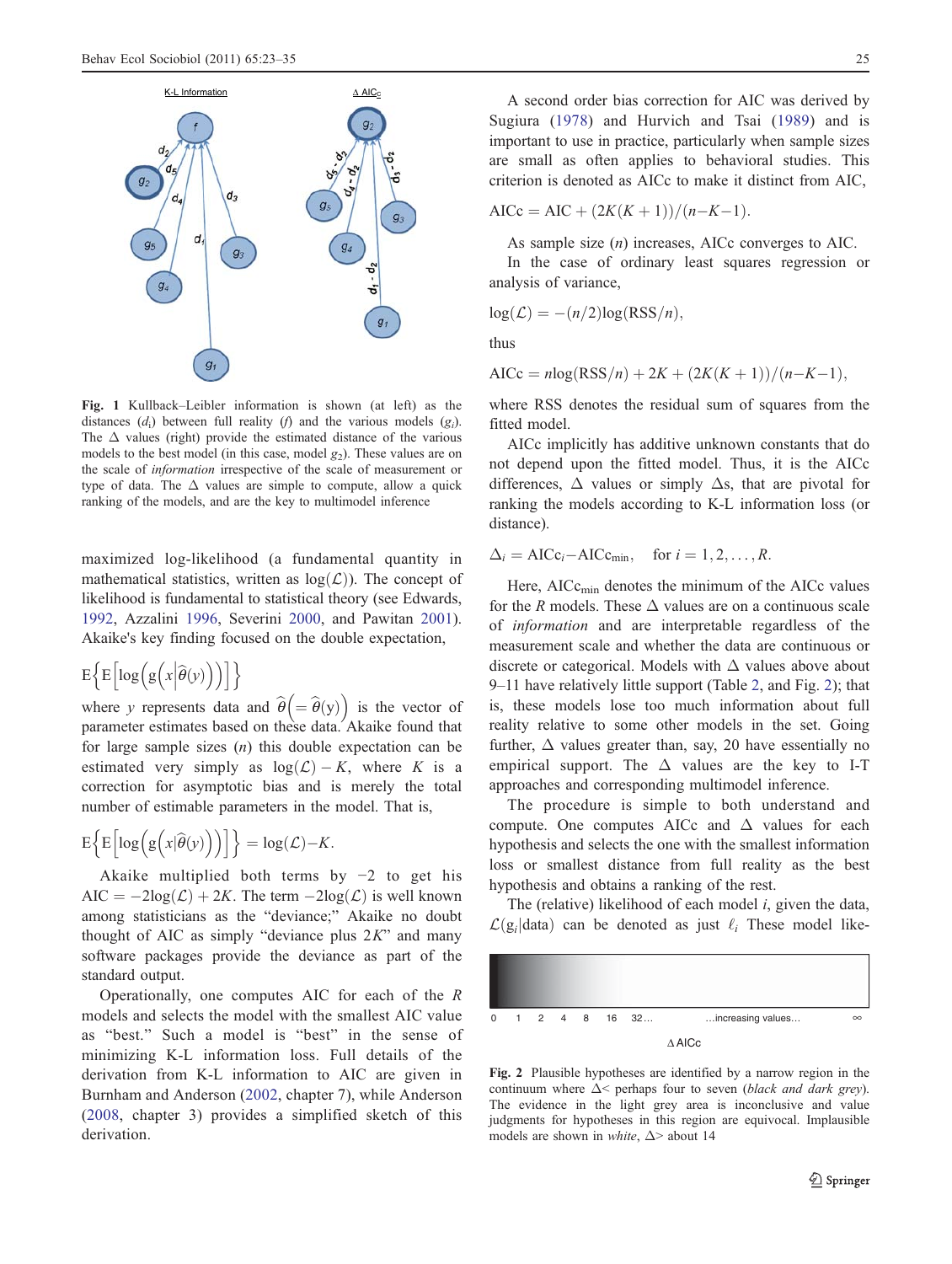lihoods provide a formal strength of evidence for each of the models in the set and are easy to compute,

$$
\ell_i = \mathcal{L}(g_i|data) = \exp(-(1/2)\Delta_i).
$$

These quantities allow evidentiary statements such as, for example, given the data, "hypothesis  $H_4$  is 22 times more likely than  $H_2$ ." Such inferences are very useful (e.g., "Model  $g_3$  is 1,178 times better supported by the data than model  $g_6$ ").

The probability of each model  $g_i$ , given the data and the R models, is also simple to compute as a measure of strength of evidence,

$$
w_i = \text{Prob}\{\text{model } g_i | \text{data}\} = \ell_i / \sum_{j=1}^R = \ell_j.
$$

These quantities would have been the envy of Chamberlin and allow statements such as "the probability of  $H_4$  is 0.78, while the probability of  $H_2$  is 0.015." Clearly, the data support  $H_4$  in this example.

Finally, one can take ratios of either the model likelihoods or model probabilities for any two models  $i$  and  $j$  to compute an "evidence ratio." In the example just above, the evidence ratio for  $H_4$  versus  $H_2$  is 0.78/0.015=52: the empirical support for  $H_4$  is 52 times that of  $H_2$ . This evidence might be judged to be "strong". The quantitative evidence is represented by the model likelihoods, model probabilities, and evidence ratios; these are the science results. Then a value judgment is made as the results are interpreted and qualified. Such value judgments attempt to explain the science result. The word "significant" is to be avoided as it implies the older approaches and implies a dichotomy (reject or not) that is not appropriate.

The  $\Delta$  values for any given model are linked to the evidence ratio for the best model as  $\exp\{-\frac{1}{2}\Delta\}$  and a sample of these are summarized in Table 1. For example, if a

|                              |  |  | <b>Table 1</b> A summary of the     |  |  |
|------------------------------|--|--|-------------------------------------|--|--|
| strength of evidence for the |  |  |                                     |  |  |
|                              |  |  | best model versus model <i>i</i> in |  |  |
| terms of its $\Delta$ value  |  |  |                                     |  |  |

|                | Evidence ratio |
|----------------|----------------|
| $\mathfrak{2}$ | 2.7            |
| $\overline{4}$ | 7.4            |
| 6              | 20.1           |
| 8              | 54.6           |
| 9              | 90.0           |
| 10             | 148.4          |
| 11             | 244            |
| 12             | 403            |
| 13             | 665            |
| 14             | 1,097          |
| 15             | 1,808          |
| 20             | 22,026         |
| 50             | 72 billion     |
|                |                |

model in question has a  $\Delta$  value of 11, then its evidence ratio compared to the best model is approximately 245. That is, the evidence is 245 times stronger for the best model relative to the model in question. People might often judge this evidence to be very strong, other people might choose another word; however, both judgments are based on the same quantitative evidence, an evidence ratio of 245 to 1.

In summary, the evidence for each model in the set can be quantified using model likelihoods, model probabilities, and evidence ratios. Note, however, that the  $\Delta$  values are central as they are on the scale of information. The fact that information can be quantified has proven to be very useful (Fig. [2](#page-2-0)).

# Multimodel inference

In many cases there is substantial model selection uncertainty; the analyst is uncertain as to which is actually the K-L "best" model. This uncertainty is quantified by the model probabilities (e.g., the best model has only probability 0.47). Often, a particular model is *estimated* to be the best of those in the model set; however, there may be substantial uncertainty over this selection. In addition, there is usually information in the second, third, fourth, and other models that is not captured by the best model. Thus, basing inference only on the model estimated to be the K-L best represents poor practice. This thinking leads to the concept that inferences should often be based on all the models in the *a priori* set, not just the one *estimated* to be best.

The first approach is called model averaging (see Hoeting et al. [1999](#page-12-0) for background and discussion from a Bayesian viewpoint) and this can be best understood from the viewpoint of prediction. Let  $\hat{Y}_i$  be the predicted value from the *i*th model, where  $i=1, 2, \ldots R$ , given fixed values of the predictor variables. A model-averaged prediction can be computed as a weighted mean where the weights are the model probabilities,

$$
\widehat{\overline{Y}} = \sum_{i=1}^{R} w_i \widehat{Y}_i.
$$

Other approaches to multimodel inference include simple ways to compute measures of precision that include a variance component for model selection uncertainty,

$$
\text{var}\left(\widehat{\overline{Y}}\right) = \sum_{i=1}^{R} w_i \left\{ \text{var}\left(\widehat{Y}_i | g_i\right) + \left(\widehat{Y}_i - \widehat{\overline{Y}}_i\right)^2 \right\}.
$$

There are approaches to averaging model parameters; these are outlined in Burnham and Anderson ([2002,](#page-11-0) pp. 150–153) and Anderson [\(2008,](#page-11-0) section 5.1). General methods also exist for ranking the relative importance of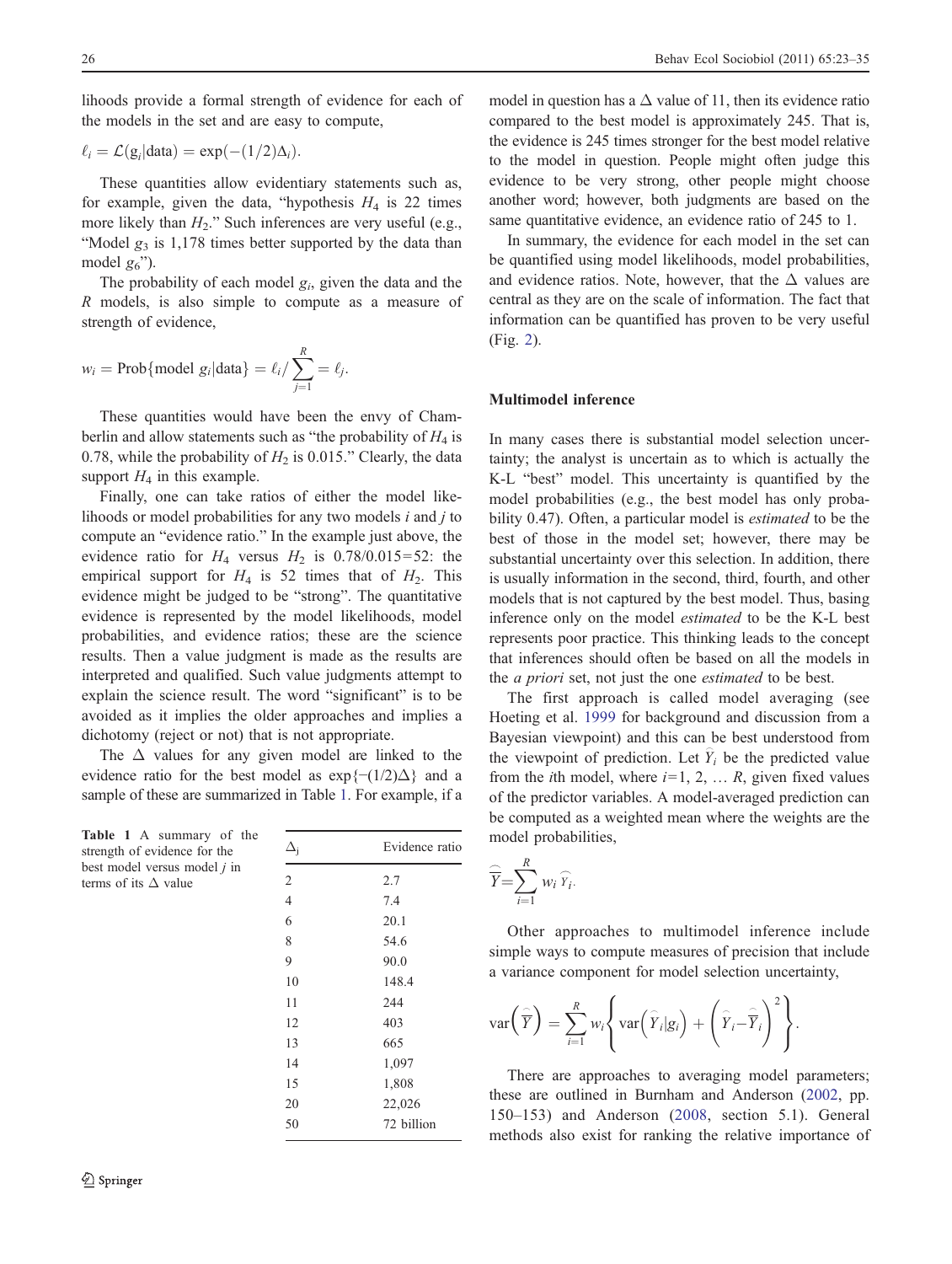<span id="page-4-0"></span>

| <b>Table 2</b> A selection of ecological factors that could be predictors of the occurrence of extra-pair paternity in birds |                                                                                                                                                                                                                               |  |  |  |
|------------------------------------------------------------------------------------------------------------------------------|-------------------------------------------------------------------------------------------------------------------------------------------------------------------------------------------------------------------------------|--|--|--|
|                                                                                                                              | the second contract the contract of the second second second second second second second second second second second second second second second second second second second second second second second second second second |  |  |  |

| Factors                                                    | Link to extra-pair paternity                                                                                                   | Example(s)                                        |  |
|------------------------------------------------------------|--------------------------------------------------------------------------------------------------------------------------------|---------------------------------------------------|--|
| Male age $(X_1)$                                           | EPY more likely in nests with younger males                                                                                    | Schmoll et al. 2007                               |  |
|                                                            | EPY more likely in nests with older males                                                                                      | Perreault et al. 1997                             |  |
| Male body size/condition $(X_{2i}, X_{2ii})$               | EPY less likely in nests with larger males or males in better                                                                  | Yezerinac and Weatherhead 1997                    |  |
|                                                            | 'condition'                                                                                                                    | Currie et al. 1999                                |  |
| Genetic similarity of social mates $(X_3)$                 | EPY more likely when social mates are genetically similar<br>(female have EPCs with less similar males to avoid<br>inbreeding) | Eimes et al. 2005; but see Schmoll<br>et al. 2005 |  |
| Food availability $(X_4)$                                  | EPY more likely in nests on territories with high food<br>abundance                                                            | Hoi-Leitner et al. 1999                           |  |
| Dominance status of male $(X_5)$                           | EPY more likely in nests with low-status males                                                                                 | Mennill et al. 2004                               |  |
| Female prospects for other mating<br>opportunities $(X_6)$ | EPY more likely as female opportunities for EPC increase                                                                       | Brylawski and Whittingham 2004                    |  |
| Territory quality $(X_7)$                                  | EPY more likely in nests on low quality territories                                                                            | Rubinstein 2007                                   |  |

predictor variables in large regression or discriminant function analyses, and for computing confidence sets on models (details are provided in Burnham and Anderson [2002,](#page-11-0) chapter 4).

Empirical science in the twenty-first century will increasingly rely on multimodel inference. Models in the life sciences are nearly always oversimplified and it is not reasonable to make inference based on only the one model estimated to have been the best (i.e., "best" in the sense of K-L information). Rather, there are a host of advantages in making inference from a weighted combination of results from all the models in the set. Estimates of precision must account for model selection uncertainty or else confidence coverage will often be well below the nominal level (given a frequentist's interpretation of confidence limits). Appropriate estimates of precision that account for model selection uncertainty are easily done in the I-T framework.

After the data have been carefully analyzed, one can review the quantitative evidence and consider some qualifying value judgments to help understand and interpret the evidence. At that point new hypotheses are often formulated, based on the results from the *a priori* efforts. We encourage such further analysis of the existing data; however, the new results stem from post hoc analyses and the process must be admitted and the results treated with additional caution. We encourage consideration of post hoc alternatives and analyses but they should follow the a priori steps and be fully explained in publications.

Science can move at a fast pace if the set of alternatives "evolves" by: (1) discarding hypotheses judged to be implausible, (2) refining hypotheses that seemed plausible, and (3) adding new and perhaps more sophisticated alternative hypotheses by more thinking and synthesis (see e.g., Platt [1964](#page-12-0)). Of course, new data are required at each step of this evolution. Science is always "asking for more."

### A hypothetical example

Here we present a hypothetical example meant to present a simplified overview of the process through hypothesis generation to data collection to analysis in an I-T framework. We draw on the extensive literature concerning extra-pair paternity (EPP) in birds to illustrate the I-T approach. Based on observations of a small number of subfamilies of birds, Lack ([1968\)](#page-12-0) estimated that 90% of bird species' mating system was "monogamous," which describes an exclusive social and sexual "pair bond" of one female and one male over some period of time. Since Lack's work, researchers have documented extra-pair copulations (EPCs), in a wide range of species, from bluebirds to albatrosses. The advent of molecular techniques has lead to the recognition that these EPCs can lead to extra-pair fertilizations with EPP accounting for, on average, 11% of young produced in socially monogamous birds (see Griffith et al. [2002](#page-11-0) for a recent review).

Studies dedicated to understanding EPP in birds have examined a diversity of behavioral and ecological correlates to parentage at both inter- and intraspecific levels (Griffith et al. [2002](#page-11-0), Westneat and Stewart [2003,](#page-12-0) and Neudorf [2004](#page-12-0) provide overviews); these factors are not typically considered in concert as multiple competing hypotheses, and often no formal ranking or strength of evidence for the various hypotheses is presented. Here, we recast the science question about extra-pair paternity to present an example of how workers in the behavioral sciences might undertake a research program using an I-T approach.

Imagine a socially monogamous bird species where male care is essential; without the male's efforts at incubation, provisioning the young, or other caretaking, reproductive success for a breeding bout is zero. From molecular work on samples collected during a pilot field season, we also know that about 20% of young are extra-pair so that a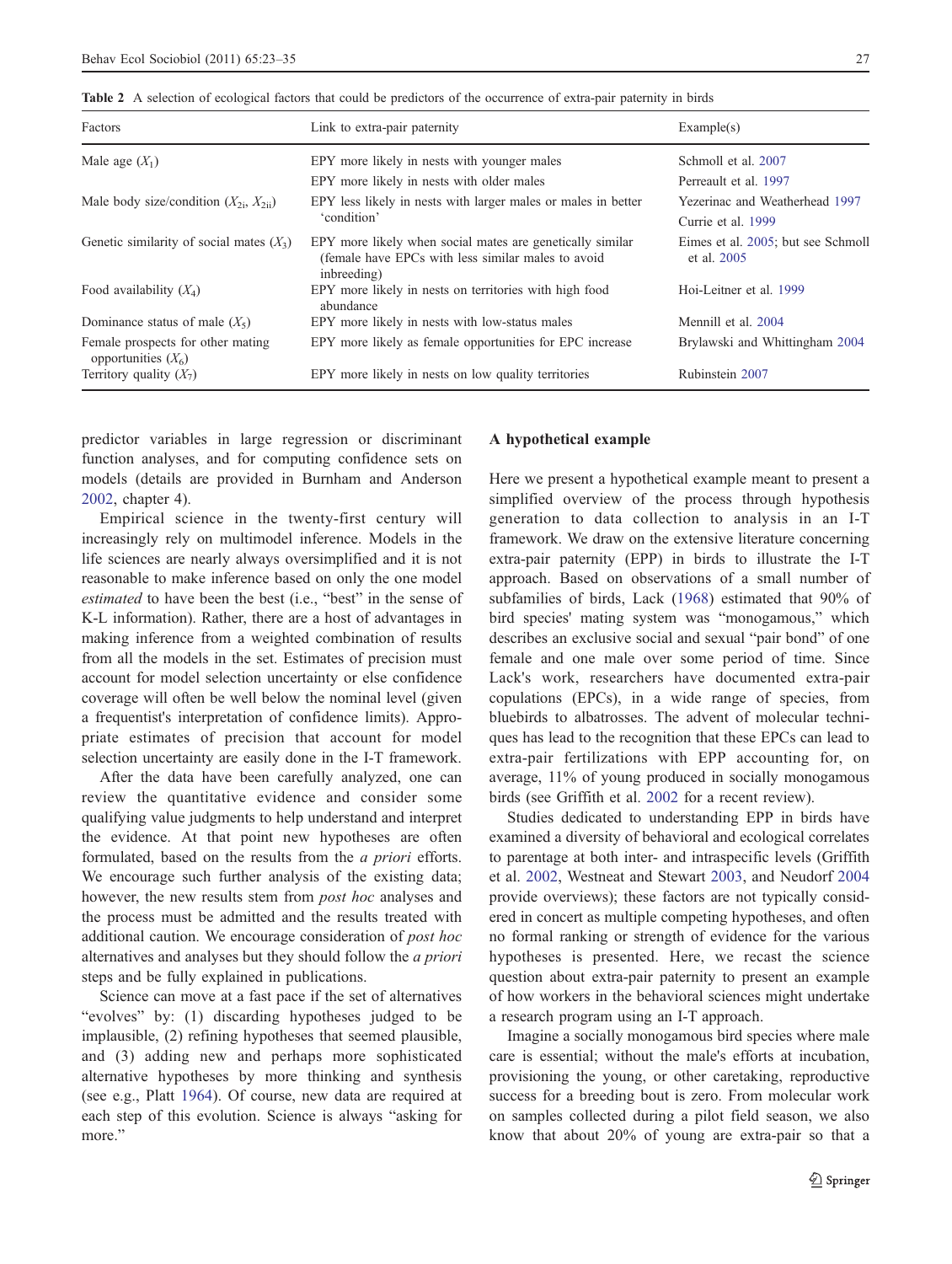portion of males are not the genetic fathers of the chicks they raise each breeding bout (e.g., per season, per clutch). Which measurable ecological conditions (covariates, to be denoted "X") predict the occurrence of extra-pair young (EPY) in nests of a sample of our example species?

Ideally the data for this effort have not yet been collected and we can place considerable effort into hard thinking (this stage may take many months) to develop an ecologically meaningful a priori set of models—hypotheses predicting how and when EPP occurs in nests of our example species. In addition, we might consult the literature and experts in the field to broaden the catalog of alternative hypotheses (Table [2\)](#page-4-0). In light of pilot data and additional careful consideration, we may omit particular explanations from the model set because they are not plausible or feasible or we may consider additive models or interactions of various predictors (see also Dochtermann and Jenkins [2010](#page-11-0), for more on developing the *a priori* hypothesis set). In this example, we have developed a model set of 14 ecologically plausible hypotheses for the occurrence of EPY in nests of our species (Table 3). We also include the intercept-only model as a baseline for comparison. As an upper limit, R, the number of models, should be less than the expected sample size.

In this simplified example, we begin with the set of factors that we found to be important in the literature, our own experience, and in talking with expert colleagues

Table 3 A model set for the example examining ecological factors and extra-pair paternity in a hypothetical bird species

| Model description               | Model notation                                                         |
|---------------------------------|------------------------------------------------------------------------|
| Male body size ('body')         | $\beta_0 + \beta_2$ <sub>i</sub> $X_2$ <sub>i</sub>                    |
| Food availability ('food')      | $\beta_0 + \beta_4 X_4$                                                |
| Male dominance ('status')       | $\beta_0 + \beta_5 X_5$                                                |
| Territory quality ('territory') | $\beta_0 + \beta_7 X_7$                                                |
| Body+food                       | $\beta_0 + \beta_{2i}X_{2i} + \beta_4X_4$                              |
| Body+status                     | $\beta_0 + \beta_2 X_2 + \beta_5 X_5$                                  |
| Body+territory                  | $\beta_0 + \beta_2 X_2 + \beta_7 X_7$                                  |
| Food+status                     | $\beta_0 + \beta_4 X_4 + \beta_5 X_5$                                  |
| Food+territory                  | $\beta_0 + \beta_4 X_4 + \beta_7 X_7$                                  |
| Body+food+status                | $\beta_0 + \beta_{2i}X_{2i} + \beta_4X_4 + \beta_5X_5$                 |
| $Body+food+territory$           | $\beta_0 + \beta_2 X_2 + \beta_4 X_4 + \beta_7 X_7$                    |
| $Body \times status$            | $\beta_0 + \beta_{2i}X_{2i} + \beta_5X_5 + \beta_{2i.5}(X_{2i} * X_5)$ |
| $Body \times$ territory         | $\beta_0 + \beta_{2i}X_{2i} + \beta_7X_7 + \beta_{2i}T(X_{2i}^*X_7)$   |
| $Food \times$ territory         | $\beta_0 + \beta_4 X_4 + \beta_7 X_7 + \beta_{4.7} (X_4 * X_7)$        |
| Intercept only                  | $\beta_0$                                                              |
|                                 |                                                                        |

The models link the hypothesized predictor variables from Table [2](#page-4-0) with the probability of having an extra-pair young in the nest. Each model is a representation of the biological hypothesis of interest. Models are of the form, logit  $[Prob(EPY)] = \beta_0 + \beta_z X_z$ , but the notation is truncated here to list the intercept and response variables and their relationship to each other, if applicable

(Table [2\)](#page-4-0). After careful thinking (and some heated discussion among us), we omitted male age, genetic similarity, and female prospects from our list. For example, we excluded male age because a demographic study that a colleague conducted showed that most of the individuals from our example species of bird reproduce at the age of 2 years, leaving very few at other ages with which to evaluate the importance of age on the probability of EPY. Genetic similarity was excluded for this first analysis because we found during our pilot season that these birds are often secretive during copulations making it difficult to identify a candidate set of males (e.g., EPC partners for females) from whom to try to assign paternity (note that there are several excellent cases in the literature where it has been possible to assign paternity [e.g., Richardson and Burke [2001](#page-12-0)]). Similarly, we omitted female prospects because of our concerns in being certain we could accurately measure opportunities for EPCs (i.e., available males that are not the social mate). Additional information from the first season's data collection and modeling effort or from ancillary studies may prompt us to reconsider these variables again later. Thus, the set of science hypotheses may "evolve" and analyses of the new evolved model set can be performed using newly collected data.

We included these four factors of interest in linear models where the covariate is related to the logit of the response variable, parentage of the youngster. We then considered additive models of pairs of predictor variables. For example, after more thought, territory quality and food availability seemed similarly important so both of those covariates were related to the response variable in an additive generalized linear model. In considering data from our pilot study, we found that male status and territory quality were very tightly correlated, perhaps because the highest ranking males could secure the best quality territories. We omitted additive models including both of these variables together in the same model because we think they are redundant (see e.g., Freckleton [2010](#page-11-0)) Lastly, we considered interactions between pairs of the variables and added to our model set interactive models of body size with male dominance status, body size with territory quality, and food availability with territory quality (Table 3). For example, the thinking for the model with the interaction of food availability with territory quality was that the effect food availability has on the probability of having an EPY in the nest differs for nests from different territory qualities. While complex, we may want to examine a three-way interaction in subsequent years if, for example, food is very abundant in the first year and not others, perhaps because of unusually high levels of precipitation in the first year.

With the model set in hand, we recommend further consulting with knowledgeable colleagues, the literature, and a statistician before collecting data to clarify issues of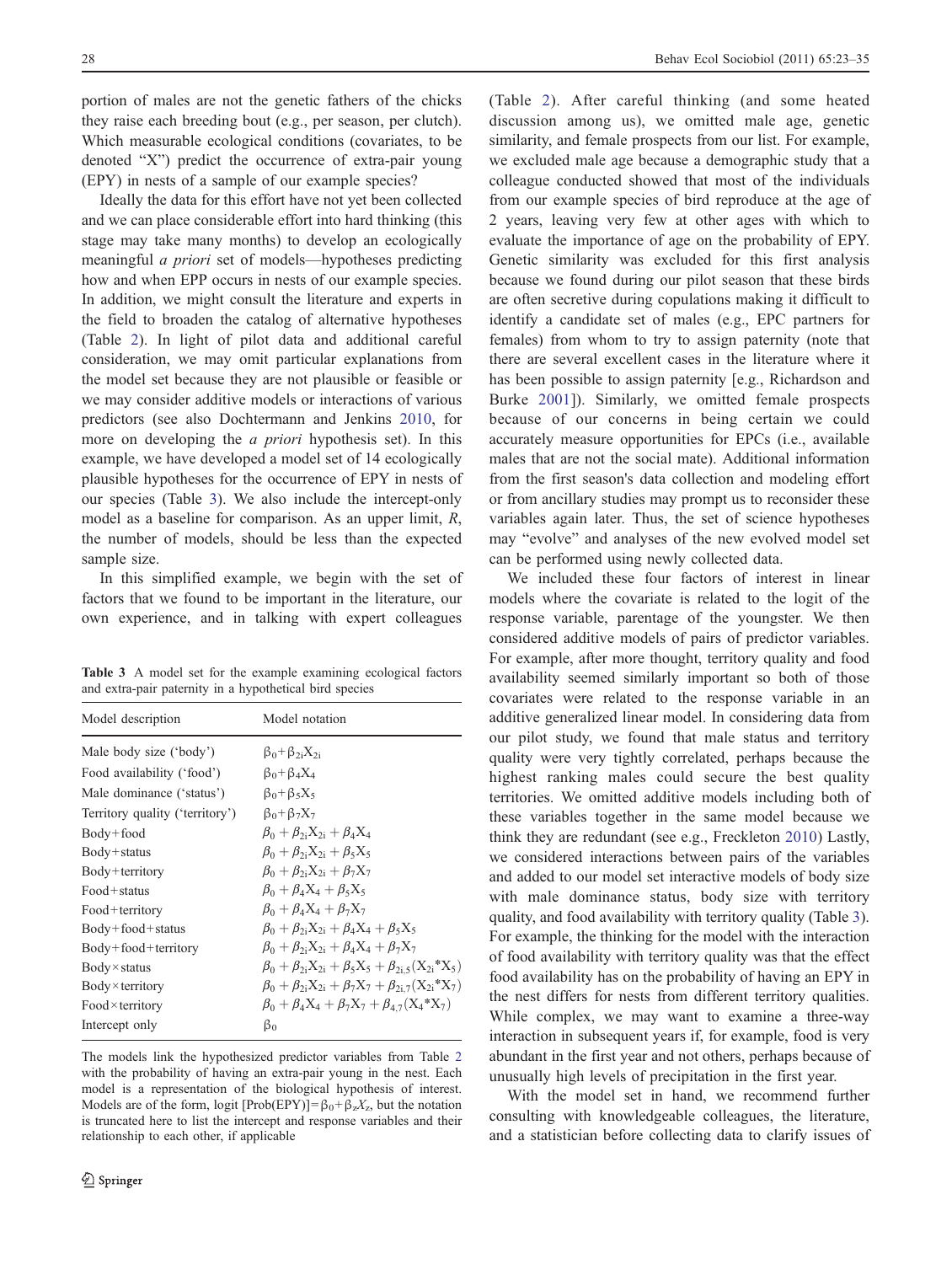study and sampling design so that the data collected are those most appropriate for addressing the hypotheses of interest. This is particularly important given the methodological and logistical challenges that studying birds in the wild presents (e.g., secretiveness, mobility, difficulty in capture, environmental variability, etc.). After this hard thinking and careful planning, relevant data to collect for this example study would include measures of food availability such as numbers of insects trapped per territory, measures of territory quality, and behavioral observations to establish male dominance status. All adults and young in the study should be measured (for condition or body size metrics) and small samples of blood obtained for DNAbased molecular determinations of parentage and storage for subsequent additional analyses. Importantly, measures for all of the variables of interest are needed for each case that will be considered in the analysis data set (i.e., the same data will be included for each model).

In terms of analysis in this example, our predictor variables are our metrics of territory quality, food availability, male dominance status, and body size. The response variable is proportion of the brood that is extra-pair. For simplicity, assume our example species lays clutches of only one egg, so the response, Y, will be binomial,  $Y=1$  for an EPY in the nest and  $Y=0$  for a within-pair young in the nest. The parameter of interest is the expected value of Y, which is equivalent to the probability  $Y=1$ .

A good analysis strategy will be to use generalized linear models (McCullagh and Nelder [1989](#page-12-0)) with a logit link (i.e., logistic regression) which is straightforward to implement in many software packages (e.g., SAS, Statistica, R) and is a standard, commonly used data analysis method. Other model forms (e.g., quadratic or other nonlinear shapes) and link functions (e.g., the complementary log–log link) might also apply and these approaches can be applied when the brood size is larger than 1 and thus the response variable is the proportion of the brood that was extra-pair.

If values of AICc are not supplied by the software, then it is a simple matter to calculate the AICcs and  $\Delta s$  from the maximized log-likelihood (or "deviance") as outlined above. Model ranks, model probabilities, and evidence ratios can then be calculated. The focus should be on the alternative science hypotheses and models that carefully reflect these. Given hard thinking and relevant data, the computations are quite easy (once the model fit has been accomplished.)

# Technical issues

In general, we believe that the application of these new approaches in the life sciences has gone fairly well in a relatively short time period. However, we also note several recent methodological papers published that contain some misinformation. In this section, we will comment on a number of technical issues where emphasis and clarification might be helpful. The points below are not in any particular order.

- 1. Hard thinking. Steidl ([2007\)](#page-12-0) notes that the I-T approaches encourage, if not require, a person to think hard about alternatives. In the past it has been all too easy for a person to start with an interesting research hypothesis and then produce a competing, but usually trivial, null hypothesis. Then, it is only the null that is the subject of the test. Thus, often the uninteresting null is "rejected" and support is thrown to the original hypothesis, but only by default. The original science hypothesis is never tested. However, if there was little or no a priori belief in the null, what has been learned by its rejection?
- 2. Stepwise AIC. Stepwise regression is a very poor procedure, although well known and often taught and used (Whittingham et al. [2006](#page-12-0)). The technical reasons for its poor performance are many, but include the "multiple testing problem." The analyst does not even know the second best model when using one of the test-based subset regression methods (Mundry and Numm [2009\)](#page-12-0). There are no model likelihoods or model probabilities under this approach. One cannot model average predictions or model parameters using this traditional method. Finally, estimates of precision cannot include model selection uncertainty; thus confidence intervals will be too narrow and coverage will not be at the nominal level.

Some computer software now implement a "stepwise AIC" procedure that tries to avoid some of the worst features of the traditional stepwise testing procedure. We cannot recommend this approach as there is no theory underlying the approach and its properties are unknown. Finally, stepwise AIC bypasses the hard thinking step that is so important in empirical science. Instead, it is usually a strategy of pretending to run all possible models while, in fact, only a relatively few models are actually evaluated.

3.  $\Delta > 2$  Rule. Some of the early literature suggested that models were poor (relative to the best model), and might be dismissed if they had  $\Delta > 2$ . This arbitrary cutoff rule is now known to be poor, in general. Models where  $\Delta$  is in the 2–7 range have some support and should rarely be dismissed (see Fig. [2](#page-2-0)). Inference can be better based on the model likelihoods, probabilities, and evidence ratios and, in general, based on all the models in the set. From these quantitative measures one can then assign their own value judgment if they wish.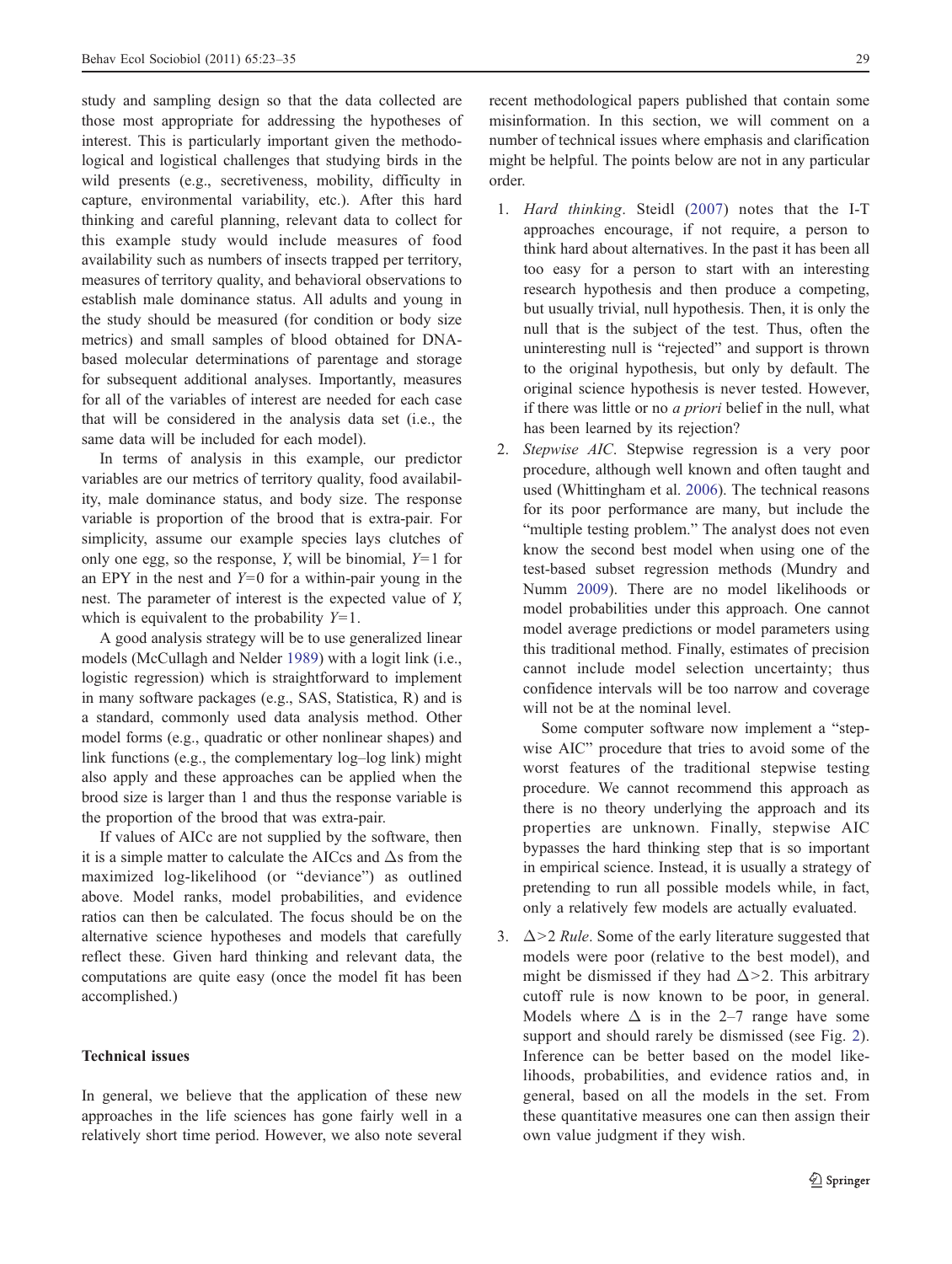4. True models. A number of model selection methods, and much research on model selection methods, rests on the existence of a "true model" and that such a model is in the a priori set. The simplest interpretation of the "true model" is that the real data were actually generated by this unknown model; alternatively, it is a model that expresses full reality in all its aspects. Models are only approximations, by definition if nothing else. Surely no one would say full reality is a model! Models are like maps, they can be useful at various scales, but are never completely "true." The I-T approaches make no use of any such "true model" but, instead, rely on estimates of the distances of different models from full reality.

Related to this issue is the Bayesian Information Criterion (BIC) which has been touted as being "consistent." Here the notion is that the criterion identifies the true model with probability 1 as sample size goes to infinity (Schwarz [1978\)](#page-12-0). Of course, if the true model is not in the set under consideration, there is nothing to be consistent for. There are a host of reasons why BIC is a poor criterion (Burnham and Anderson [2004](#page-11-0)); we believe it should not be used with real data. Unfortunately, several computer software packages provide BIC in the output.

- 5. Mixing analysis paradigms. A common problem is where authors use null hypothesis testing methods and information-theoretic methods in the same analysis. This has been advocated in the literature and we strongly advise against it. Often people will rank the hypotheses and the associated models using AICc and then "test" to see if the best model is "significantly better" than the second best model. It is not clear why this might be interesting but it arises fairly often. We make two points. Firstly, if this is a question of interest, a simple evidence ratio of the two best models is far more informative and theoretically sound. Secondly, the theory is lacking for a traditional test because one has no idea of the distribution of the test statistic under the null (the null here is the second best model) because data analysis has been done to rank the top two models (using AICc). We strongly recommend using one paradigm or the other, but not mixing them in the same overall analysis.
- 6. The meaning of model probabilities. We have seen some confusing definitions of the I-T model probabilities,  $w_i$ , in recent publications. The correct interpretation is simple. Firstly, it must be clear that one of the R models is, in fact, the theoretically best model in a K-L information sense. Of course, the analyst does not know which of the models in the set is actually best, given only a single data set. We can estimate which model is best and the model probabilities

quantify the probability of each model in the set being that best model. If, for example,  $g_3$  is in fact the theoretically K-L best model and the Prob  $(g_3 | data)$ = 0.99 one can rest assured that  $g_3$  really is the best model, given the data. Taking the example further, if Prob  $(g_3 | data) = 0.43$ , then the analyst must realize that there is considerable uncertainty in the data-based selection of the best model. That is, if one had a replicate data set from the same system, it may well be that some other model would be *estimated* to be best. Here, there is a lot of uncertainty as to which model is actually the K-L best model. Model probabilities under an I-T framework have no connection to a supposed "true" model that is assumed to be in the model set.

- 7. The meaning of a  $P$  value. The definition of a  $P$  value might seem strained. One starts with experimental data and then computes a test statistic that has a known distribution by design (e.g., t or F or z or  $\chi^2$ ). A  $P$  value is then the probability that a test statistic would be as large as, or larger than, the actual computed test statistic, given the null. It is a "tail probability" and for this reason (there are others) P values are not evidence (Royall [1997\)](#page-12-0). People often want to "redefine" such  $P$  values to be the probability of the null, given the data—this is seriously wrong (see e.g. Sellke et al. [2001](#page-12-0)).
- 8. AIC only for two models. We have seen a recent book that states that AICc can only be used to compare two models. This is simply incorrect. Strengths of the I-T approaches are the ability to deal effectively with complex problems and the ability to make formal inference from many models.
- 9. Nested and non-nested models. We have seen papers that claim that AICc can only be used for nested models and papers claiming it should be used only for non-nested models. Neither of these claims are correct.
- 10. Why not just use the global model? It has been argued that one should make inference from a model with all the factors thought to be important (i.e., a "global model"). This approach would seem to be simple and avoid the complications of model selection. The first serious drawback here is the lack of precision in the estimated parameters. A given data set has only a finite amount of information; each time a parameter estimate is made, the information left is reduced. Increasing the number of parameters eventually makes the fitted model unstable and uninformative. The probability of finding effects (factors) that are actually spurious increases. New parameters are estimated but with increasing uncertainty—this phenomenon is an aspect of the Principle of Parsimony and is closely related to the age-old notion of Occam's razor.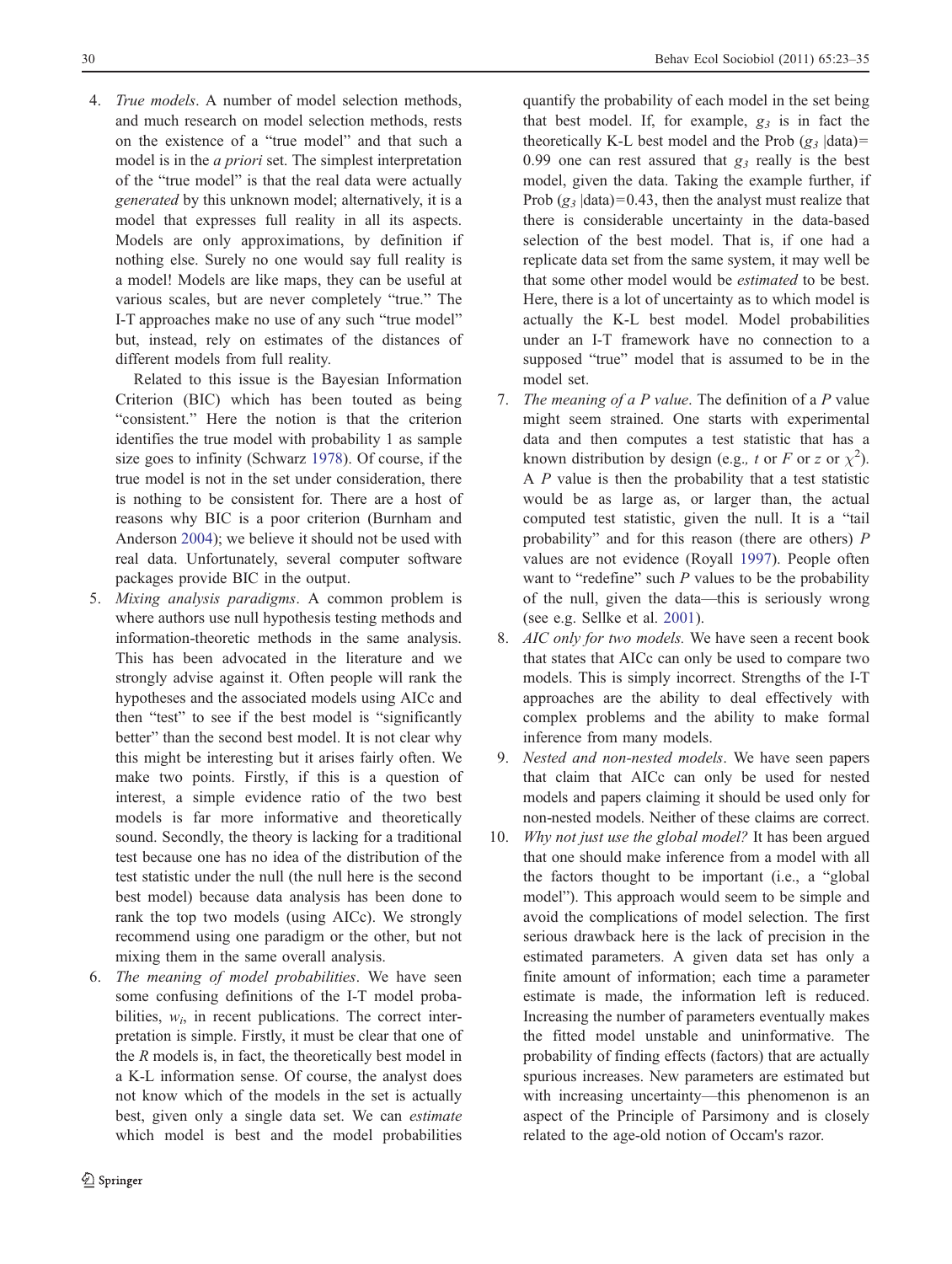A second serious drawback arises when, as is common, the global model has many parameters in it (dozens, sometimes hundreds). One has to resort to analyzing the set of resultant parameter estimates, as if they were now the data, in order to understand the results of fitting the global model. In essence, one is then fitting reduced-dimension models to the set of (poorly estimated and correlated) global parameter estimates. It is very demanding to do this efficiently and validly. Indeed, the proper way to proceed is to fit the corresponding reduced models (as special cases of the global model) to the original data and do proper multimodel inference. This latter approach facilitates understanding of the information in the data; fitting only a large global model generally fails as a strategy for effective inference.

- 11. None of the hypotheses have merit. AICc ranks the models in the set of alternatives; if none have merit, the models are still ranked. Thus, one needs some measure of the "worth" of either the global model or the model estimated to be best. Thus, standard statistical methods are needed to gauge this matter; these include adjusted  $R^2$ , goodness-of-fit tests, and the analysis of regression residuals. We have seen examples where the  $P$  value was 0.002 ("highly significant") but the  $R^2$  value was only 0.06. Clearly, if only 6% of the variation in the response variable was in common with the variation in the predictor variables, then little has been learned, even if the P value was "highly significant." Hard thinking in defining the alternative hypotheses is a guard against the case where none of the hypotheses/models are of any inferential value.
- 12. Relevant hypotheses and over use of P values. A review of the papers published in Ecology and the Journal of Wildlife Management indicated a serious overuse and misuse of null hypothesis testing (Anderson et al. [2000\)](#page-11-0). Many authors discuss P values as if they are evidential; they are not (see Royall [1997\)](#page-12-0). A number of papers reported on hundreds of null hypothesis tests (e.g., as many as 408 P values in a single paper). Hundreds of the null hypotheses were trivial and surely could be rejected on simple a priori grounds. The key issue was the failure to explore more relevant questions and to report more informative summary statistics such as the estimated effect size and measures of its precision and evidence ratios.
- 13. Contingency Tables. Integer data (e.g., counts) are often summarized as a contingency table and analyzed using procedures that result in test statistics that are asymptotically  $\chi^2$  distributed. If the counts are at all large, these tests are very powerful in rejecting the

null. However, one should not jump too fast in claiming that these results indicate that something important has been found. It is important to remember that the alternative hypothesis is never tested. A related issue here is the fact that many sets comprised of count data are overdispersed. This is a bigger issue than we can address here; however, Burnham and Anderson ([2002\)](#page-11-0) provide a summary with references to the primary literature.

- 14. AICc suggests this model fits the data best. This statement is incorrect as models (even those within the set) with still more parameters will often fit the data better still. The concept of parsimony enters here and AICc is suggesting that a particular model is best in the sense of trading-off bias versus variance of the fitted model parameters, for a given sample size (i.e., "best" in the K-L information sense).
- 15. Debate concerning model likelihoods and model probabilities. There have been questions raised concerning model likelihoods and model probabilities in the I-T approaches. The claim has been that these quantities are somehow "informal" or not based on sound theory. Interestingly, some of the path to understanding these issues comes from Bayesian results.

The concept of a likelihood for a fitted model seems compelling. That is, the field of statistics ought to be able to extend the useful idea of a "likelihood" (as databased evidence about something unknown) to models. However, a likelihood is not a derived (as in a result of a theorem) result. It seems Fisher intuited it, then proved likelihood-based inference had good properties (e.g., second order efficiency and consistency). Extending the concept to a model also seems to be a matter of finding (intuiting) a reasonable result. However, using a Bayesian framework can be quite helpful here.

Akaike explored this issue (and model probabilities, to a limited extent) in several papers, most notably Akaike ([1979](#page-11-0), [1985](#page-11-0)). Akaike [\(1979,](#page-11-0) p. 239) states, "… it is natural to consider  $exp(-(1/2)AIC)$  as the "likelihood" of the model determined by the method of maximum likelihood." He continues on page 242, "The numerical results reported in this paper suggest that exp(-(1/2)AIC) plays almost exactly the role of the likelihood expected in a Bayesian procedure." Akaike ([1978a](#page-11-0), pp. 299–301) provides a Bayesian result regarding the posterior model probabilities.

Also relevant is Akaike ([1978b,](#page-11-0) p. 14), "If the choice of one single model is not the sole purpose of the analysis of the data the average of the models with respect to the approximate posterior probability Cexp  ${(-1/2)AIC(k)}$  will provide a better estimate of the true distribution of Y." In other words, the  $w_i$  are probabilities. A suitable choice of priors on models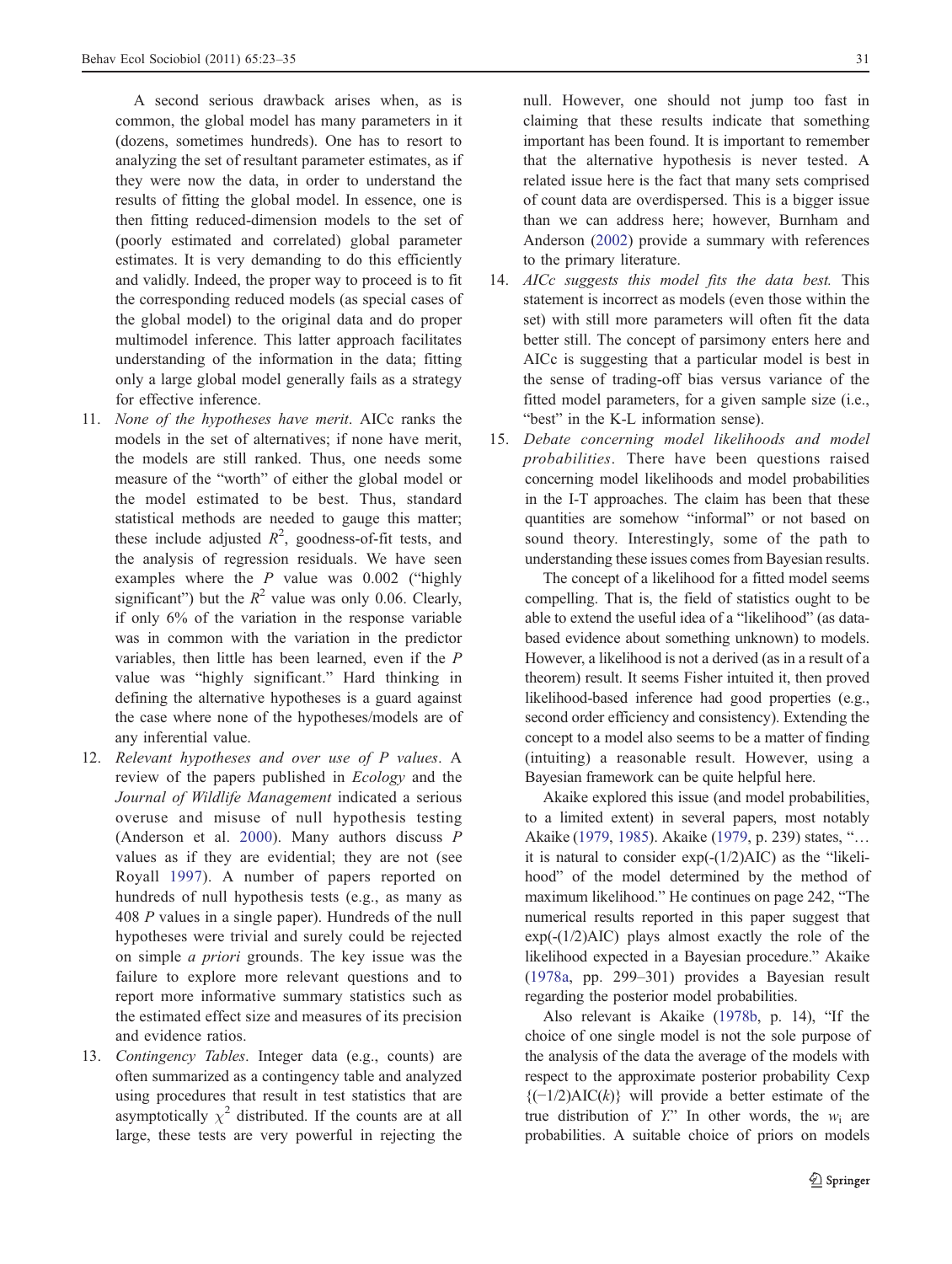<span id="page-9-0"></span>would remove the "approximate" aspect (Burnham and Anderson [2004](#page-11-0), pp. 302–305).

If one accepts BIC as a basis for a large-sample approximation to the Bayes factor, then a simple justification of these weights as probabilities, and as the model likelihood, is given in Burnham and Anderson ([2002](#page-11-0), pp. 302–305) and in Burnham and Anderson ([2004](#page-11-0), pp. 280–281).

We affirm the meaning of these probabilities and say the Akaike "weights" are probabilities because each is within the interval [0, 1] and they sum to 1. The key issue should be, what do they mean as probabilities? That issue applies as well to the Bayesian framework. Therein prior probabilities on a discrete set of models are probabilities simply by being bounded [0, 1] and summing to 1. We maintain we can easily know if a finite set of numbers is a discrete probability distribution; it is not required that we justify this by how the numbers were "derived" (witness most Bayesian priors). While it is very useful to know these weights can be justified as posterior probabilities, the real issue is being able to say what they mean for model selection and inference (see technical issue 6, above).

#### A simple alternative to ANOVA tables and P values

The I-T approaches can also be used for problems traditionally analyzed by analysis of variance (ANOVA) tables with the traditional test statistic, its asymptotic distribution, its  $P$  value, and an arbitrary judgment as to its *significance*. During the computations leading to a  $t$  test or ANOVA table one calculates a residual sum of squares (RSS) and this is a branching point that leads to the new information-theoretic approaches and all their advantages in terms of evidence (Fig. 3). Starting with the RSS, the procedure is quite straightforward.

Consider an experiment with random assignment of experimental units to treatment classes, replication, and a proper design involving treatment and control groups (e.g., completely randomized, randomized complete block, factorial). We will focus on a completely randomized design as an example. Data are collected and the traditional analysis involves an ANOVA table. This table summarizes sums of squares for treatment, error (or residual), and total. Division by appropriate degrees of freedom provides mean squares and ratios of these lead to an F value and a P value. For illustration, let the test statistic  $(F)$  be 8.1 with appropriate degrees of freedom, the P value is 0.009, and this is deemed "statistically significant." The P value, the probability of the test statistic being 8.1 or greater, is 0.009, given the null. Because the probability is low, one concludes, by default,



Fig. 3 I-T approaches provide a superior alternative to the traditional test statistic and P value paradigm (e.g., t tests and ANOVA tables). A conceptual diagram of the pivotal branching point in the tree is the RSS. All the important issues that precede data analysis (the roots) are the same under either analysis approach, including the estimated effect size and its precision for a given model

that the alternative is a better choice (i.e., "significant"). However, the alternative is never tested and the probability of the null and the probability of the alternative are not known.

Information-theoretic approaches provide an attractive alternative to the traditional presentation of  $t$  tests, ANOVAs and multiple comparisons (means separation tests). Let everything above be the same except that two models are examined: one without a treatment effect and the other with a treatment effect. The first model has two parameters in this case:  $\beta$ o and  $\sigma^2$  while the second model has 3 parameters: βo,  $β_1$  and  $σ^2$ , where  $β_1$  represents the unknown effect size. The essential quantity for each model that is needed for the I-T approach the residual sum of squares, RSS (sometimes called the error sum of squares) as one can then compute the other quantities needed,

$$
AICc = n \log(RSS/n) + 2K + (2K(K+1))/(n-K-1),
$$

where  $K=2$  and 3, respectively. Then,  $\Delta_i = AICc_i-AICc_{\text{min}}$ <br>and the two model probabilities can be easily computed. Thus and the two model probabilities can be easily computed. Thus, the analyst has the probability of both the null and alternative hypotheses, *given the data*. The strength of evidence can also be gauged by an evidence ratio. In this case, the results are conditioned on the data and all the models of interest; that is why data are collected. Conditioning only on the null model,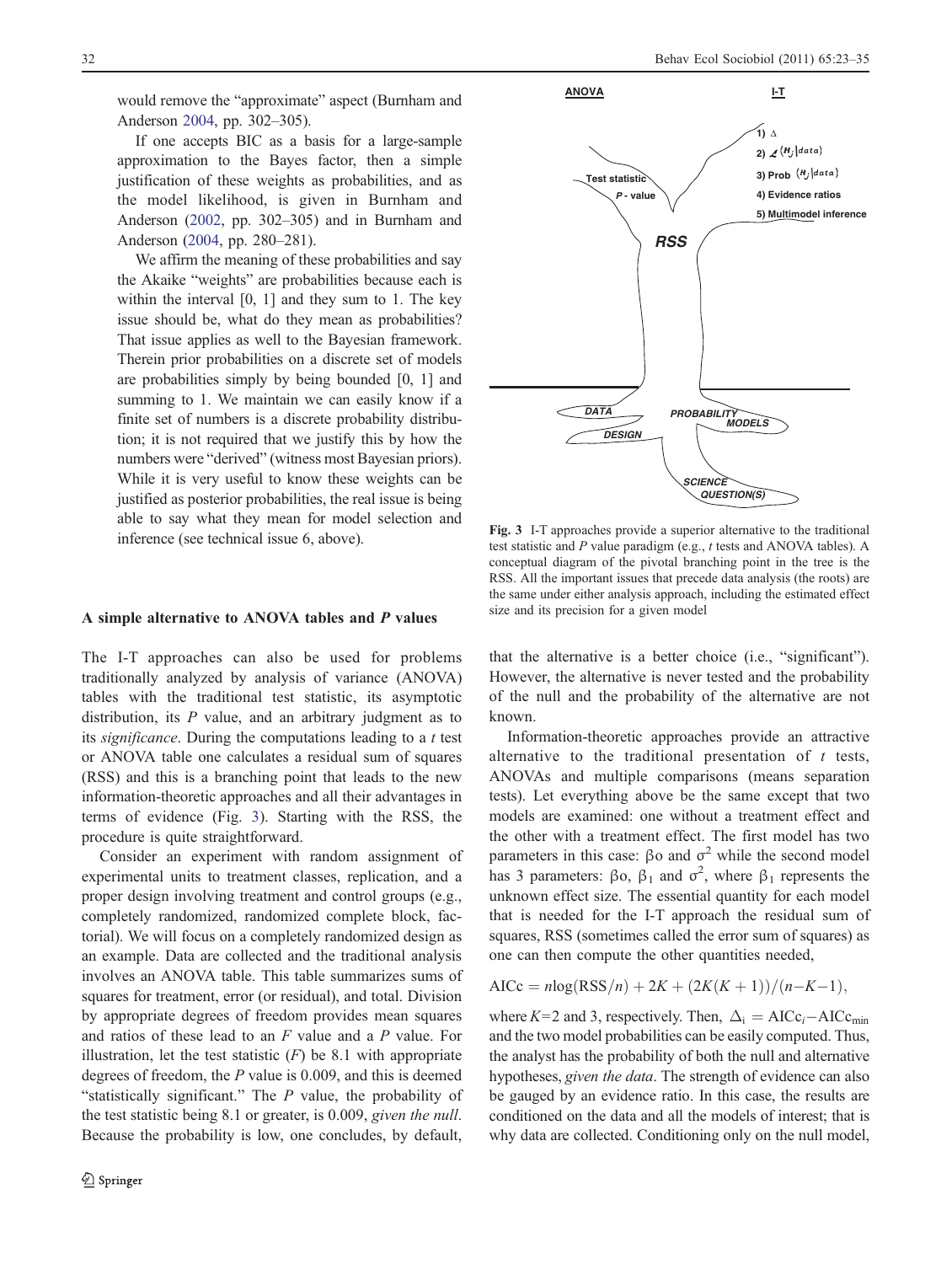which is often no more than a straw man, is an inefficient approach to learning from the data.

A one-way ANOVA is equivalent to an unpaired  $t$  test and a two-way ANOVA is (or can be) equivalent to a paired  $t$  test. There are other equivalencies that arise. A detailed example of the paired  $t$  test case is available from the authors (also see [www.Springer.com/978-0-387-74073-7](http://www.Springer.com/978-0-387-74073-7) for exercise 8 in chapter 4). Use of AICc and model selection ideas in an ANOVA framework, rather than classical multiple comparisons methods, is considered by Dayton ([1988](#page-11-0)), and was first suggested by Sugiura [\(1978\)](#page-12-0).

In summary, both approaches share all the preliminary issues up to the residual (or "error") sums of squares (RSS). Then the traditional and information-theoretic approaches diverge (Fig. [3\)](#page-9-0). In both cases, the computations are simple; however, the inferential information is quite different. Of course, both procedures provide the same estimate of the effect size and its precision for any given model. Given a choice, it seems one would always prefer having the model probabilities (that is,  $Prob{H_o|data}$  and  $Prob{H_o|data}$ ) and the evidence ratio rather than just a  $P$  value which is conditioned on the null.

#### Problems with null hypothesis testing approaches

Many null hypotheses are trivial (so-called silly nulls) and uninteresting and reflect a lack of thinking about plausible alternatives. Finding little/no support for the null does little to provide evidence for the alternative (e.g., perhaps the alternative does not fit either!). At best, the P value is not a proper strength of evidence (Royall [1997\)](#page-12-0). The meaning of a P value is inferentially odd,  $Prob$ {data|null}, and we find that people want to twist this to pretend that a  $P$  value is Prob{null|data}.

Null hypothesis testing should not be used for observational studies as the distribution of the test statistics under the null is not known (and cannot be gotten by bootstrapping or various Monte Carlo techniques). These traditional methods are especially poor for model building (e.g., step-up, step-down, and stepwise procedures) due to the multiple testing problem.

An array of technical problems arise with the null hypothesis testing approach. One example is the performance of the test when sample size goes to infinity (asymptotic). Consider a simple  $t$  test where the treatment effect is exactly 0. Then even with infinitely large sample sizes, the procedure will still error at the  $\alpha$ -level (e.g., 5%) of the time). Moreover, a reported  $P$  value, or the rejection (or not) of the null hypothesis is uninformative about the actual effect size, at any sample size. Additional information can be found at the websites [warnercnr.colostate.edu/](http://warnercnr.colostate.edu/<anderson/thompson1.html)

∼[anderson/thompson1.html](http://warnercnr.colostate.edu/<anderson/thompson1.html) and [warnercnr.colostate.edu/](http://warnercnr.colostate.edu/<anderson/nester.html) ∼[anderson/nester.html](http://warnercnr.colostate.edu/<anderson/nester.html).

In summary, traditional testing approaches leave an analyst without ways to rank hypotheses, cope with data from observational studies, cope with non-nested models, average models, estimate model selection uncertainty, incorporate model selection uncertainty into estimates of precision, or provide confidence sets on models. The I-T methods offer a fundamentally sound, intuitively appealing approach to analysis. Most practicing statisticians have "moved on" to either I-T methods or Bayesian methods; we recommend that people in the life sciences continue to learn about and to adapt the new approaches in their work.

# Final thoughts

We offer a few speculations regarding the future, based on experience in the past. One might think that Akaike's main legacy would be his AIC and the related advances. However, Akaike has said that his main contribution has been to point out the importance of defining alternative hypotheses and the related modeling. It is this step that lays the foundations for good science. We need to better develop a culture of hard thinking. Journal editors can play an important role here.

Akaike's later works are more readable for nonstatisticians and more philosophical (Akaike [1983a,](#page-11-0) [b](#page-11-0), [1985,](#page-11-0) [1992](#page-11-0), [1994\)](#page-11-0) and draw additional insights from the concept of entropy. Parzen ([1994\)](#page-12-0) and Findley and Parzen [\(1995](#page-11-0)) provide more information on Akaike and his collected works are listed in Parzen et al. [\(1998](#page-12-0)).

The information-theoretic approaches are far more than data analysis. The new methods represent a package, starting with the careful delineation of a worthy science question and ending with the ability to both quantify and qualify the evidence for the set of alternative hypotheses.

Modeling of the alternative hypotheses remains a potential stumbling block as relatively few students in the life sciences have this background in their education. Better education is needed in quantitative methods, including subjects such as calculus, matrix algebra, probability, and mathematical statistics. In addition, education is failing in science history and philosophy: people can receive a doctor of philosophy degree without ever taking a course in science philosophy.

The key ingredients needed for the I-T approaches are the residual sum of squares (RSS) in a least squares framework or the maximized log-likelihood in a likelihood-based analysis. However, further advances include generalized estimating equations (see Qin and Lawless [1994](#page-12-0) and Pan [2001a](#page-12-0) and [b](#page-12-0)). In addition Rissanen ([2007](#page-12-0)) provides alternative approaches also based on information theory,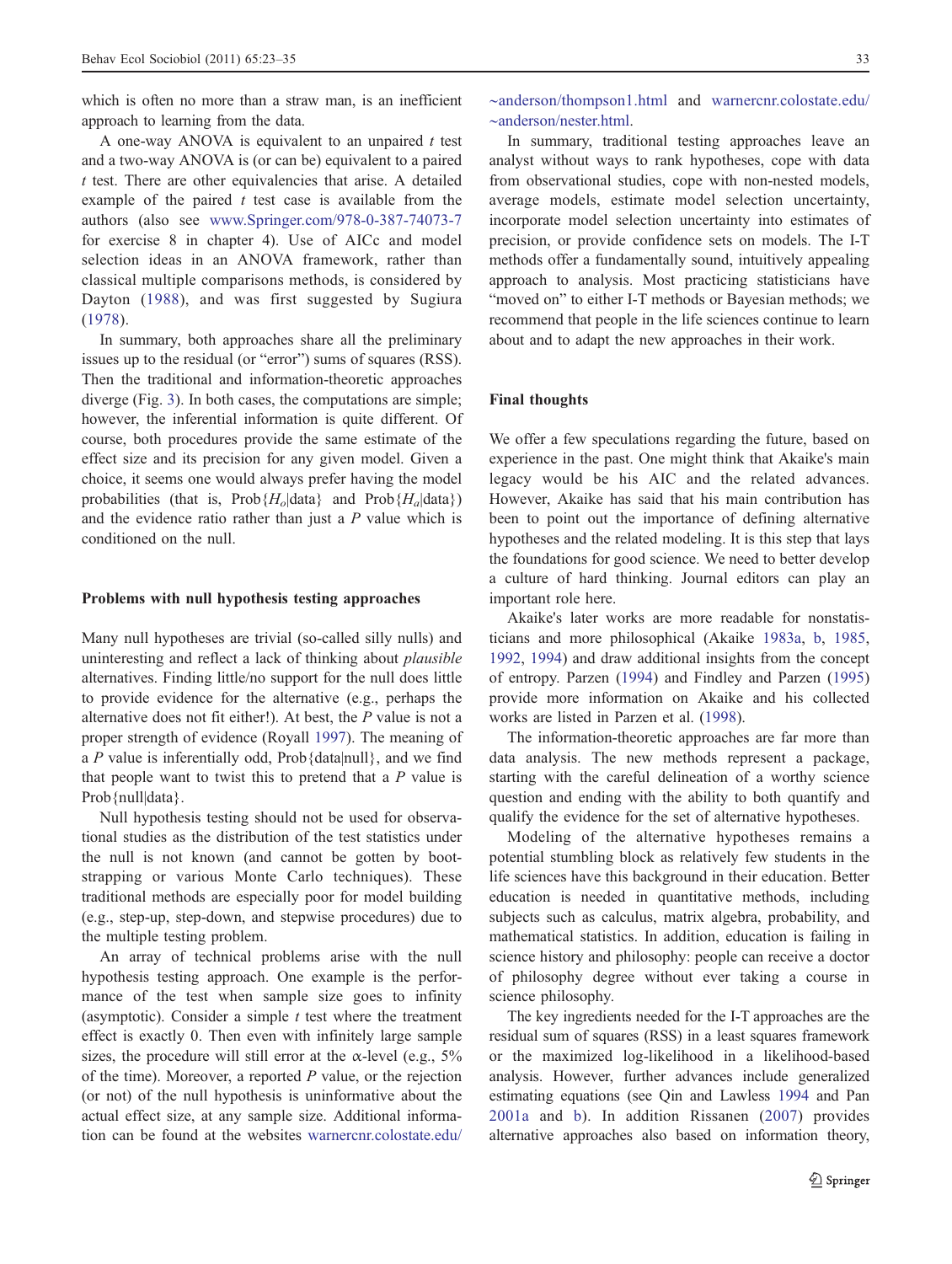<span id="page-11-0"></span>but from a coding theory standpoint, whereas Konishi and Kitagawa [\(2007\)](#page-12-0) continue to emphasize the link between information theory and statistical modeling.

There is no excuse for gathering poor data in the twentyfirst century. Proper sampling and experimental design are the subjects of hundreds of books and thousands of journal papers. While many people think of "statistics" as only data analysis (or worse yet, just null hypothesis testing and its P values), consultation with a statistician can often help in the planning and design stages of a research program.

Quantifying and qualifying the evidence is critically important and is simple using the new approaches. Then the a priori set evolves by dropping hypotheses judged to be implausible, refining the remaining hypotheses, and adding new hypotheses based on the earlier evidence. This is a science strategy that promotes fast learning and deep understanding.

Acknowledgments The authors thank The Colorado Cooperative Fish and Wildlife Research Unit and the Department of Fish, Wildlife, and Conservation Biology at Colorado State University for continuous support. We appreciate the help of Robert Montgomerie and that of two anonymous reviewers as these helped improve the manuscript.

### **References**

- Akaike H (1973) Information theory as an extension of the maximum likelihood principle. In: Petrov BN, Csaki F (eds) Second international symposium on information theory. Akademiai Kiado, Budapest, pp 267–281
- Akaike H (1974) A new look at the statistical model identification. IEEE Trans Automat Contr AC 19:716–723
- Akaike H (1977) On entropy maximization principle. In: Krishnaiah PR (ed) Applications of statistics. North-Holland, Amsterdam, pp 27–41
- Akaike H (1978a) On the likelihood of a time series model. Statistician 27:217–235
- Akaike H (1978b) Bayesian analysis of the minimum AIC procedure. Ann Inst Stat Math, Part A 30:9–14
- Akaike H (1979) A Bayesian extension of the minimum AIC procedure of autoregressive model fitting. Biometrika 66:237–  $242$
- Akaike H (1981a) Likelihood of a model and information criteria. J Econom 16:3–14
- Akaike H (1981b) Modern development of statistical methods. In: Eykhoff P (ed) Trends and progress in system identification. Pergamon, Paris, pp 169–184
- Akaike H (1983a) Statistical inference and measurement of entropy. In: Box GEP, Leonard T, Wu C-F (eds) Scientific inference, data analysis, and robustness. Academic, London, pp 165–189
- Akaike H (1983b) Information measures and model selection. Int Statistical Institute 44:277–291
- Akaike H (1985) Prediction and entropy. In: Atkinson AC, Fienberg SE (eds) A celebration of statistics. Springer, New York, pp 1–24
- Akaike H (1992) Information theory and an extension of the maximum likelihood principle. In: Kotz S, Johnson NL (eds) Breakthroughs in statistics, vol 1. Springer, London, pp 610– 624
- Akaike H (1994) Implications of the informational point of view on the development of statistical science. In: Bozdogan H (ed) Engineering and scientific applications. Vol. 3, Proceedings of the first US/Japan conference on the frontiers of statistical modeling: an informational approach. Kluwer, Dordrecht, pp 27–38
- Anderson DR (2008) Model based inference in the life sciences: a primer on evidence. Springer, New York
- Anderson DR, Burnham KP, Thompson WL (2000) Null hypothesis testing: problems, prevalence, and an alternative. J Wildl Manage 64:912–923
- Azzalini A (1996) Statistical inference based on the likelihood. Chapman and Hall, London
- Brylawski AMZ, Whittingham LA (2004) An experimental study of mate guarding and paternity in house wrens. Anim Behav 68:1417–1424
- Burnham KP, Anderson DR (1992) Data-based selection of an appropriate biological model: the key to modern data analysis. In: McCullough DR, Barrett RH (eds) Wildlife 2001: populations. Elsevier, London, pp 16–30
- Burnham KP, Anderson DR (2001) Kullback-Leibler information as a basis for strong inference in ecological studies. Wildlife Research 28:111–119
- Burnham KP, Anderson DR (2002) Model selection and multimodel inference: a practical information-theoretic approach, 2nd edn. Springer, New York
- Burnham KP, Anderson DR (2004) Multimodel inference: understanding AIC and BIC in model selection. Sociol Methods Res 33:261–304
- Chamberlin TC (1890) The method of multiple working hypotheses. Science 15:92–96, Reprinted 1965, Science 148:754-759
- Cover TM, Thomas JA (2006) Elements of information theory, 2nd edn. Wiley, New York
- Currie D, Krupa AP, Burke T, Thompson DBA (1999) The effect of experimental male removals on extrapair paternity in the wheatear, Oenanthe oenanthe. Anim Behav 57:145–152
- Dayton CM (1988) Information criteria for the paired-comparisons problem. Am Stat 52:144–151
- Dochtermann N, Jenkins SH (2010) Developing and evaluating candidate hypotheses in behavioral ecology. Behav Ecol Sociobiol doi:[10.1007/s00265-010-1039-4](http://dx.doi.org/10.1007/s00265-010-1039-4)
- Edwards AWF (1992) Likelihood: expanded edition. Johns Hopkins University Press, Baltimore
- Eimes JA, Parker PG, Brown JL, Brown ER (2005) Extrapair fertilization and genetic similarity of social mates in the Mexican jay. Behav Ecol 16:456–460
- Elliott LP, Brook BW (2007) Revisiting Chamberlin (1890): multiple working hypotheses for the 21st century. Bioscience 57:608–614
- Findley DF, Parzen E (1995) A conversation with Hirotugu Akaike. Stat Sci 10:104–117
- Freckleton RP (2010) Dealing with collinearity in behavioural and ecological data: model averaging and the problems of measurement error. Behav Ecol Sociobiol doi:[10.1007/](http://dx.doi.org/10.1007/s00265-010-1045-6) [s00265-010-1045-6](http://dx.doi.org/10.1007/s00265-010-1045-6)
- Garamszegi LZ (2010) Information-theoretic approaches to statistical analysis in behavioral ecology: an introduction. Behav Ecol Sociobiol doi[:10.1007/s00265-010-1028-7](http://dx.doi.org/10.1007/s00265-010-1028-7)
- Griffith SC, Owens IPF, Thuman KA (2002) Extra-pair paternity in birds: a review of interspecific variation and adaptive function. Mol Ecol 11:2195–2212
- Guiasu S (1977) Information theory with applications. McGraw Hill, New York
- Hall ML (2004) A review of hypotheses for the functions of avian duetting. Behav Ecol Sociobiol 55:415–430
- Hobson A, Cheng B-K (1973) A comparison of the Shannon and Kullback information measures. J Stat Phys 7:301–310